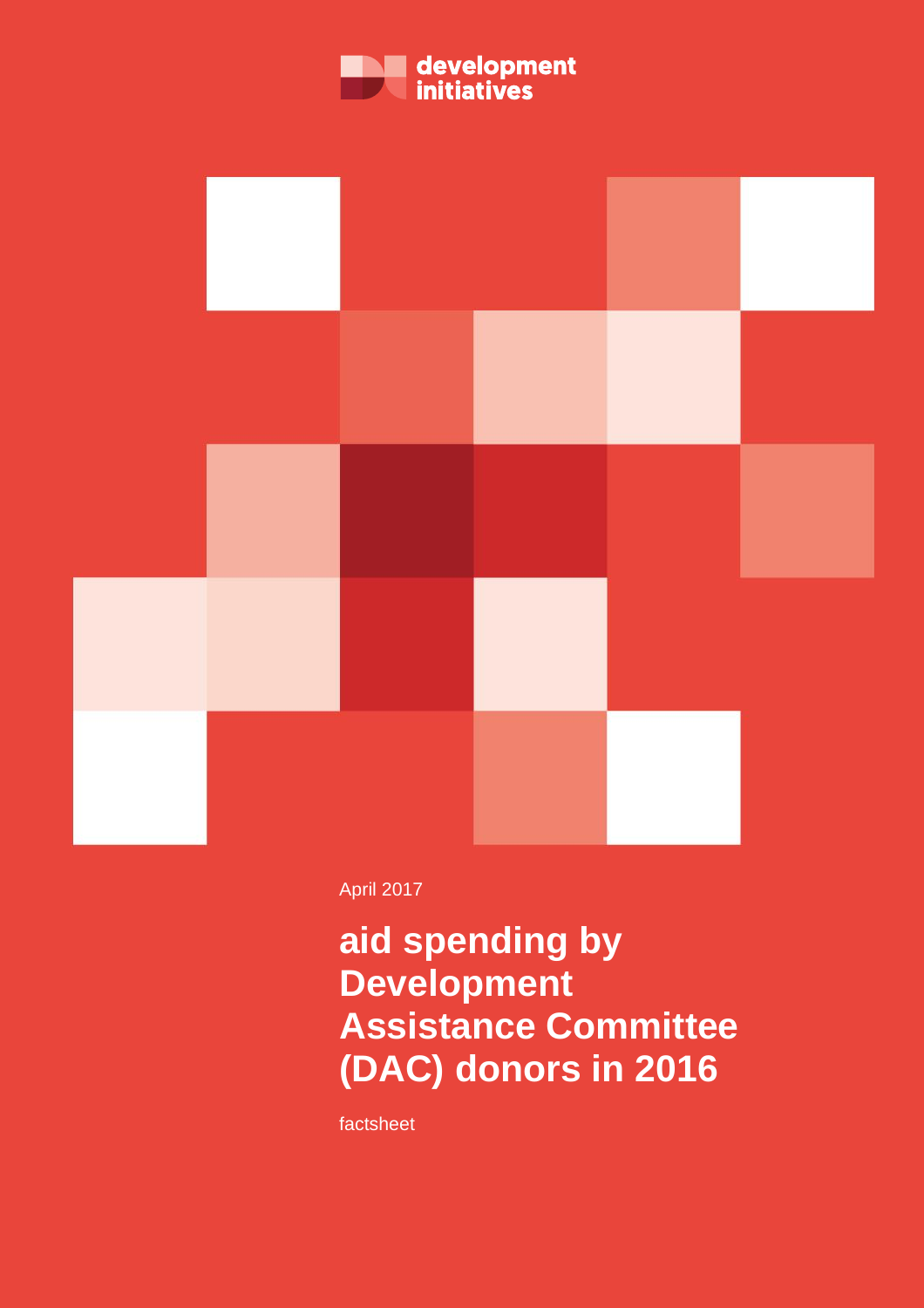In this factsheet we provide an overview of key trends in official development assistance (ODA) emerging from the provisional 2017 Organisation for Economic Co-operation and Development (OECD) Development Assistance Committee (DAC) data release.

## **Key findings**

- Total net ODA from DAC donors in 2016 was US\$142.62 billion (US\$143.33 billion in constant 2015 prices), up 8.9% on 2015 figures.<sup>1</sup>
- Both total ODA and ODA net of refugee-hosting costs increased. Total ODA net of refugee-hosting costs reached US\$127.21 billion in 2016 (US\$127.89 billion in constant 2015 prices), an increase of 7.1% from 2015.
- The proportion of total ODA reported by DAC donors for refugee-hosting costs increased by 27.5%, reaching US\$15.41 billion (US\$15.44 billion in constant 2015 prices).
- The majority of donors saw an increase in their reported ODA from 2015 to 2016, some quite significantly; however, some key donors saw a decrease. Six countries met the 0.7% gross national income (GNI) target.
- Bilateral aid to least developed countries (LDCs) has fallen slightly on last year, from just over US\$25 billion to US\$22.4 billion (US\$22.5 billion in constant 2015 prices). 2
- In terms of total volumes, the United States (US) continues to be the largest bilateral provider, with US33.59 billion (US\$33.16 billion in constant 2015 prices). Germany is the second largest provider with ODA increasing to US\$24.67 billion (US\$24.41 billion in constant 2015 prices), followed by the United Kingdom (UK) with US\$18.01 billion (US\$20.01 billion in constant 2015 prices), Japan with US\$10.37 billion (US\$9.29 billion in constant 2015 prices) and France with US\$9.50 billion (US\$9.46 billion in constant 2015 prices).<sup>3</sup>
- In 2016 total gross ODA loans and equity investments are slightly down against grants compared with 2015. In 2015, US\$17.94 billion of ODA was given in the form of loans. This fell 8.9% in 2016 to US\$17.23 billion (US\$16.35 billion in constant 2015 prices). 4
- In 2016 ODA to multilateral organisations from DAC donors stood at US\$40.63 billion (US\$40.99 billion in constant 2015 prices), a 9.8% increase on levels in 2015.
- Bilateral net ODA to Africa from DAC donors stood at US\$26.74 billion in 2016 (US\$26.93 billion in constant 2015 prices); this was a 0.5% fall from the previous year. Sub-Saharan Africa made up 88.7% of the 2016 total to Africa.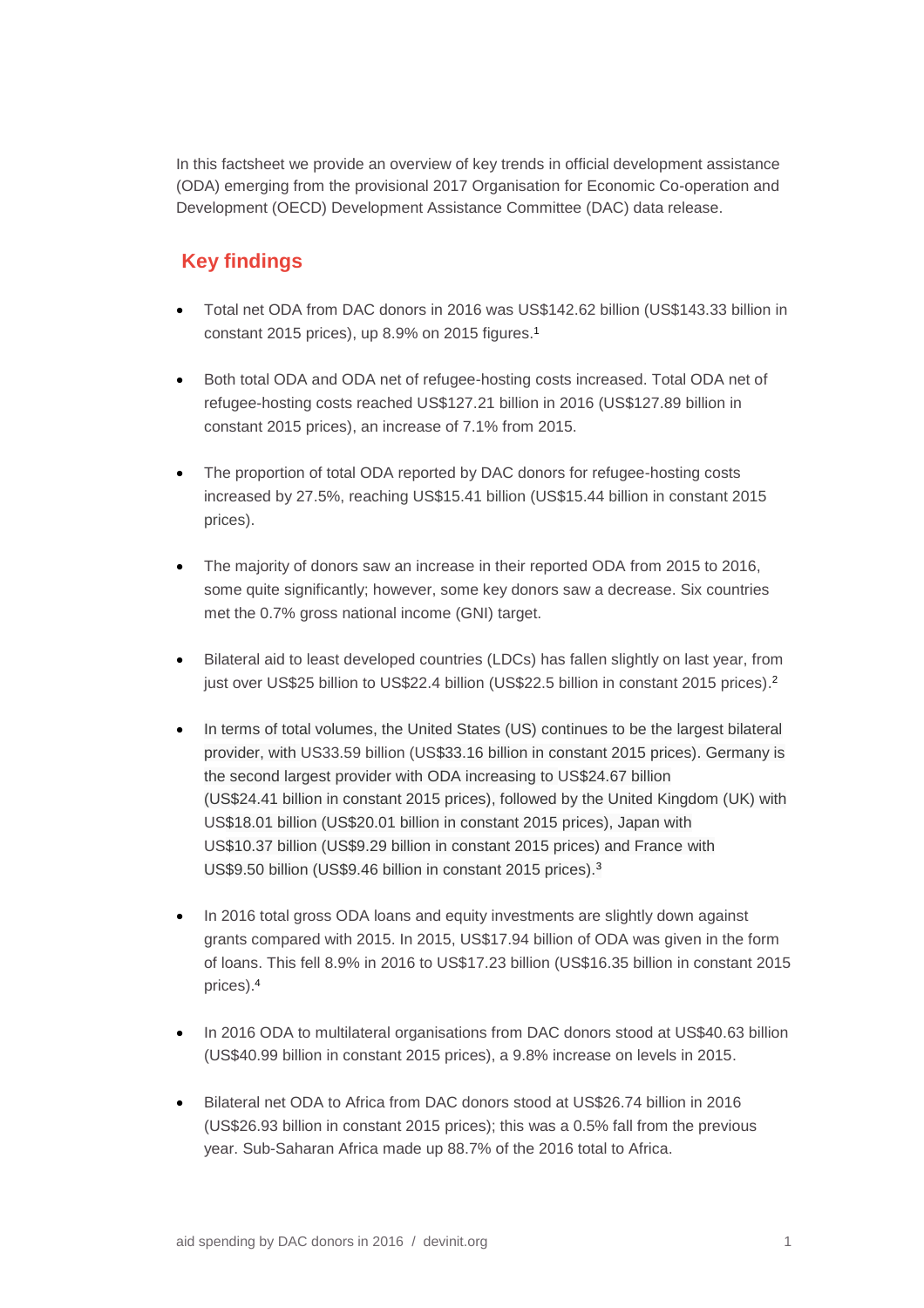## **The US, Germany and the UK provided the most net ODA in 2016**



### **Net ODA in 2016 by DAC donor, US\$ billions, current prices**

Source: OECD DAC: DAC1, accessed 11 April 2017

• In terms of total volumes, the United States (US) continues to be the largest bilateral provider, with US33.59 billion (US\$\$33.16 billion in constant 2015 prices). Germany is the second largest provider with ODA increasing to US\$24.67 billion (US\$24.41 billion in constant 2015 prices), followed by the UK with US\$18.01 billion (US\$20.01 billion in constant 2015 prices) Japan with US\$10.37 billion (US\$ 9.29 billion in constant 2015 prices) and France with US\$9.50 billion (US\$9.46 billion in constant 2015 prices).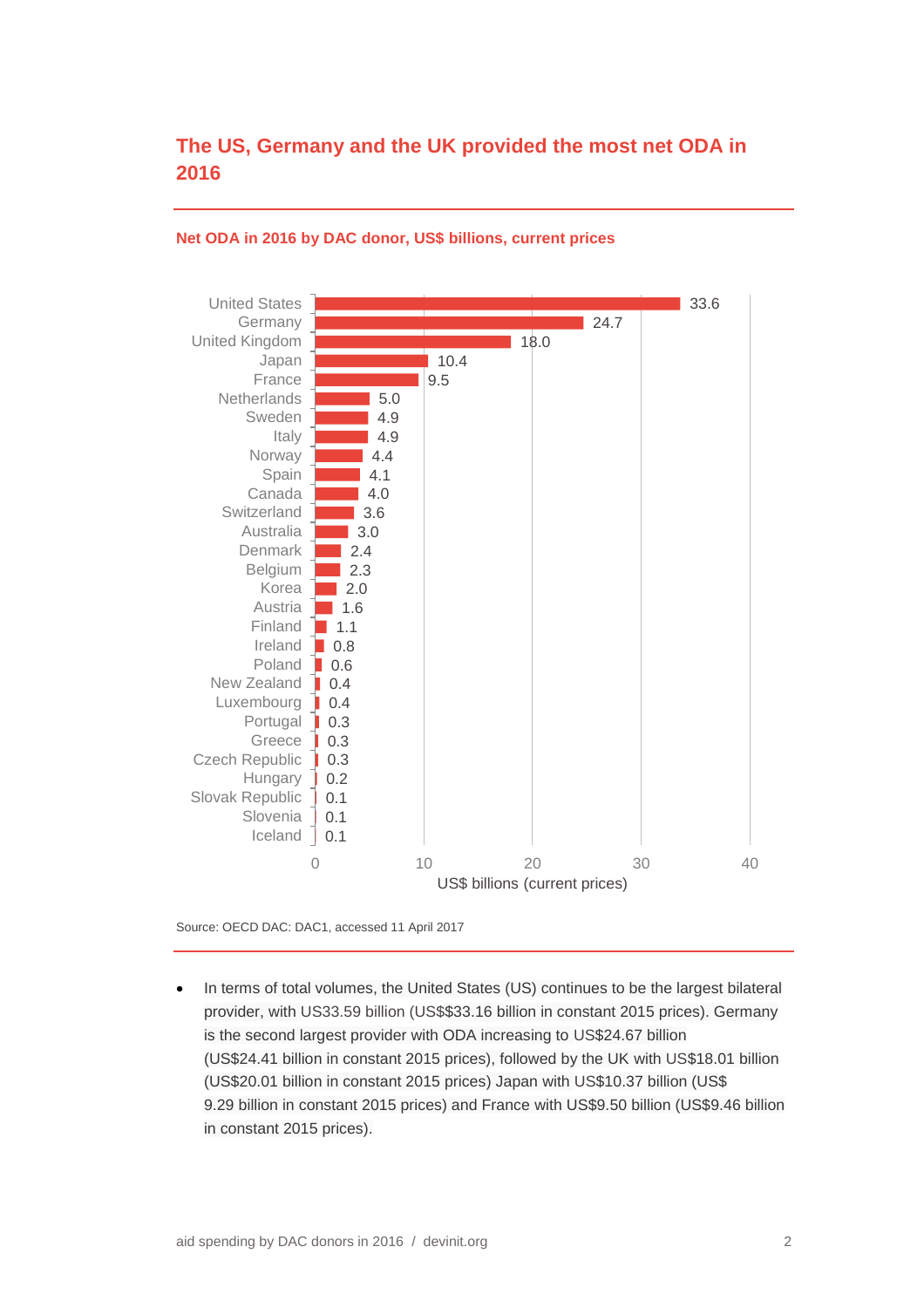## **22 DAC donors saw an increase in their reported ODA in 2016 compared with 2015**



## **Proportional changes in net ODA from 2015 to 2016 (constant 2015 prices)**

Source: OECD DAC: DAC1, accessed 11 April 2017

- Donors that have seen a significant increase in their ODA in 2016 compared with 2015 include Spain (192.3%), Poland (42.6%) and Germany (36.1%). Other donors that increased their ODA from last year by more than 20% include the Czech Republic (29.3%), Italy (20.2%), the Slovak Republic (26.8%) and Slovenia (25.3%). Other donors that saw smaller increases include the UK (8.4%), the US (7.0%) and France (4.6%).
- Seven donors saw a decrease in their reported ODA: Sweden (−31.1%), Finland (−18.7%), the Netherlands (−13.1%), Australia (−12.7%), Denmark (−7.6%), Canada (−4.4%) and New Zealand (−2.5%).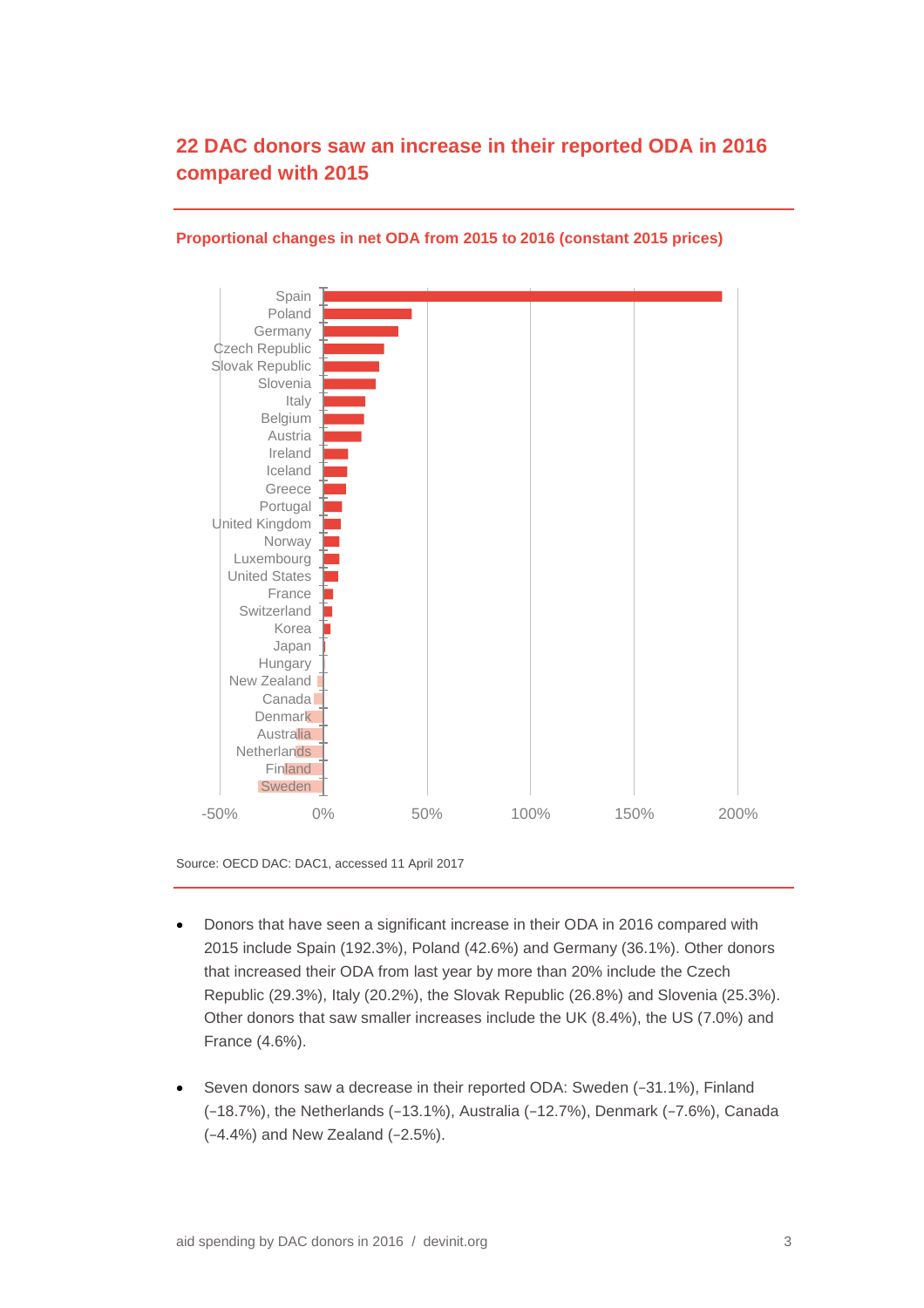## **Six donors reported ODA exceeding 0.7% of GNI in 2016**



## **Changes in net ODA as proportion of GNI from 2015 to 2016**

Source: OECD DAC: DAC1, accessed 11 April 2017

- Six countries, Norway (1.11%), Luxembourg (1.00%), Sweden (0.94%), Denmark (0.75%), the UK (0.7%) and Germany (0.7%), met the UN target to keep ODA at or above 0.7% of GNI. Germany joined the list of donors meeting the UN target for the first time this year. The UK, the other G7 member of this group, has reported 0.7% since 2013.
- The Netherlands surpassed the 0.7% target in 2015 reaching 0.75%, but this year it dropped back to 0.65%.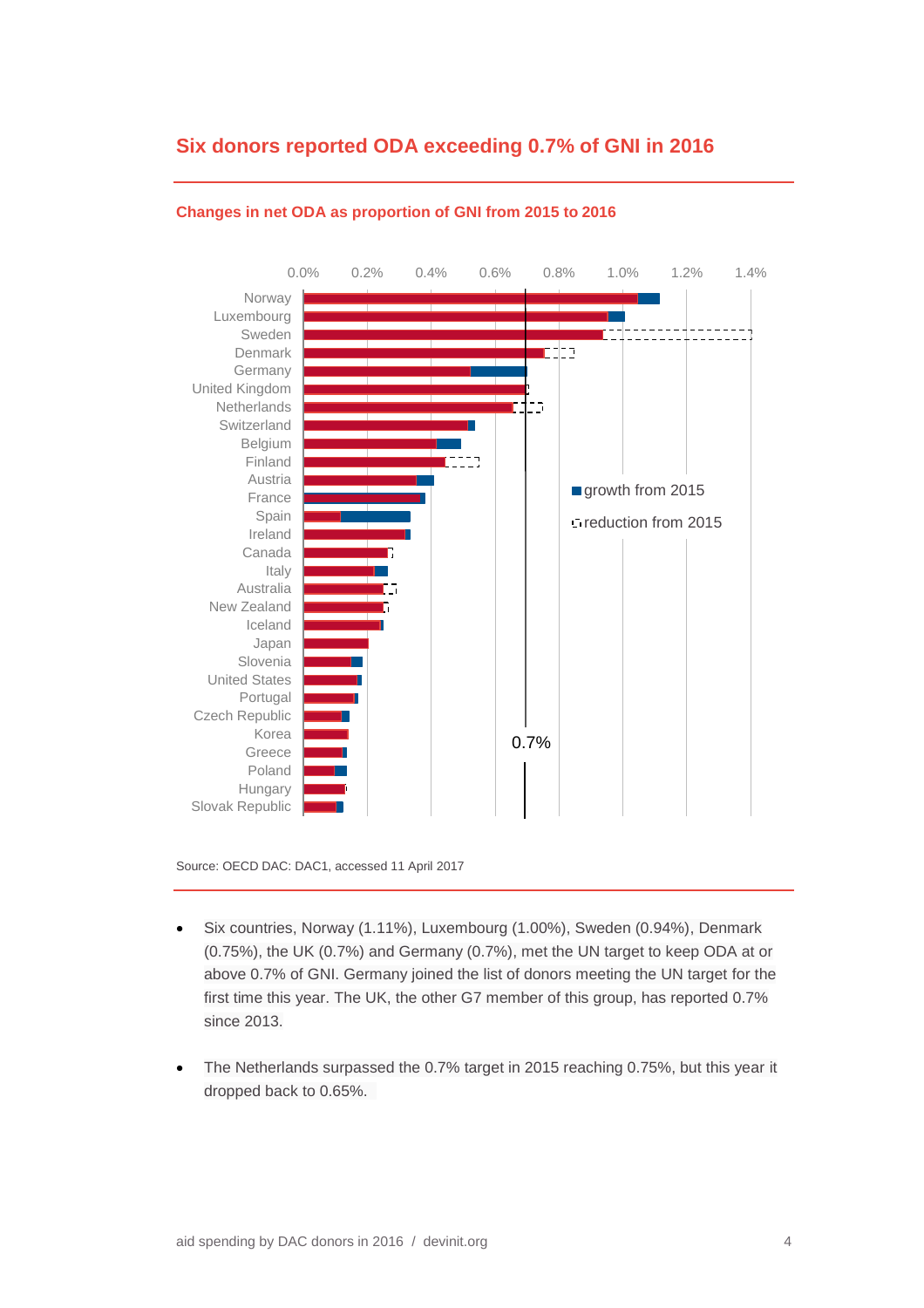|                      | <b>Net ODA as %</b><br>of GNI |         |         |              |            |       |       |
|----------------------|-------------------------------|---------|---------|--------------|------------|-------|-------|
|                      | <b>Current</b>                |         |         |              |            |       |       |
|                      | 2016                          | 2016    | 2015    | change $($)$ | change (%) | 2015  | 2016  |
| Australia            | 3025                          | 3,050   | 3,494   | -444         | $-12.70%$  | 0.29% | 0.25% |
| Austria              | 1583                          | 1,566   | 1,324   | 243          | 18.33%     | 0.35% | 0.41% |
| Belgium              | 2306                          | 2,277   | 1,904   | 373          | 19.60%     | 0.42% | 0.49% |
| Canada               | 3962                          | 4,089   | 4,277   | $-189$       | $-4.41%$   | 0.28% | 0.26% |
| Czech Republic       | 261                           | 257     | 199     | 58           | 29.27%     | 0.12% | 0.14% |
| Denmark              | 2372                          | 2,370   | 2,566   | $-195$       | $-7.61%$   | 0.85% | 0.75% |
| Finland              | 1057                          | 1,047   | 1,288   | $-241$       | $-18.68%$  | 0.55% | 0.44% |
| France               | 9501                          | 9,457   | 9,039   | 418          | 4.63%      | 0.37% | 0.38% |
| Germany              | 24670                         | 24,408  | 17,940  | 6,468        | 36.05%     | 0.52% | 0.70% |
| Greece               | 264                           | 265     | 239     | 26           | 10.83%     | 0.12% | 0.14% |
| Hungary              | 155                           | 156     | 156     | 1            | 0.54%      | 0.13% | 0.13% |
| Iceland              | 50                            | 44      | 40      | 5            | 11.55%     | 0.24% | 0.25% |
| Ireland              | 802                           | 804     | 718     | 85           | 11.87%     | 0.32% | 0.33% |
| Italy                | 4856                          | 4,813   | 4,003   | 809          | 20.21%     | 0.22% | 0.26% |
| Japan                | 10368                         | 9,287   | 9,203   | 84           | 0.91%      | 0.20% | 0.20% |
| Korea                | 1965                          | 1,980   | 1,915   | 64           | 3.35%      | 0.14% | 0.14% |
| Luxembourg           | 384                           | 391     | 363     | 28           | 7.66%      | 0.95% | 1.00% |
| <b>Netherlands</b>   | 4988                          | 4,976   | 5,726   | $-750$       | $-13.09%$  | 0.75% | 0.65% |
| New Zealand          | 438                           | 430     | 442     | $-11$        | $-2.55\%$  | 0.27% | 0.25% |
| Norway               | 4352                          | 4,610   | 4,278   | 332          | 7.77%      | 1.05% | 1.11% |
| Poland               | 603                           | 629     | 441     | 188          | 42.65%     | 0.10% | 0.13% |
| Portugal             | 340                           | 336     | 308     | 28           | 8.93%      | 0.16% | 0.17% |
| Slovak Republic      | 107                           | 108     | 85      | 23           | 26.85%     | 0.10% | 0.12% |
| Slovenia             | 80                            | 79      | 63      | 16           | 25.27%     | 0.15% | 0.18% |
| Spain                | 4096                          | 4,082   | 1,397   | 2,685        | 192.27%    | 0.12% | 0.33% |
| Sweden               | 4870                          | 4,884   | 7,089   | $-2,205$     | $-31.11%$  | 1.40% | 0.94% |
| Switzerland          | 3563                          | 3,679   | 3,529   | 150          | 4.24%      | 0.51% | 0.54% |
| United Kingdom       | 18013                         | 20,095  | 18,545  | 1,550        | 8.36%      | 0.70% | 0.70% |
| <b>United States</b> | 33589                         | 33,160  | 30,986  | 2,175        | 7.02%      | 0.17% | 0.18% |
| <b>TOTAL DAC-29</b>  | 142,619                       | 143,329 | 131,555 | 11,773       | 8.95%      | 0.30% | 0.32% |

## **Headline figures for 2016 preliminary ODA data by DAC country donor**

Source: OECD DAC: DAC1, accessed 11 April 2017 Note: Net ODA includes multilateral ODA.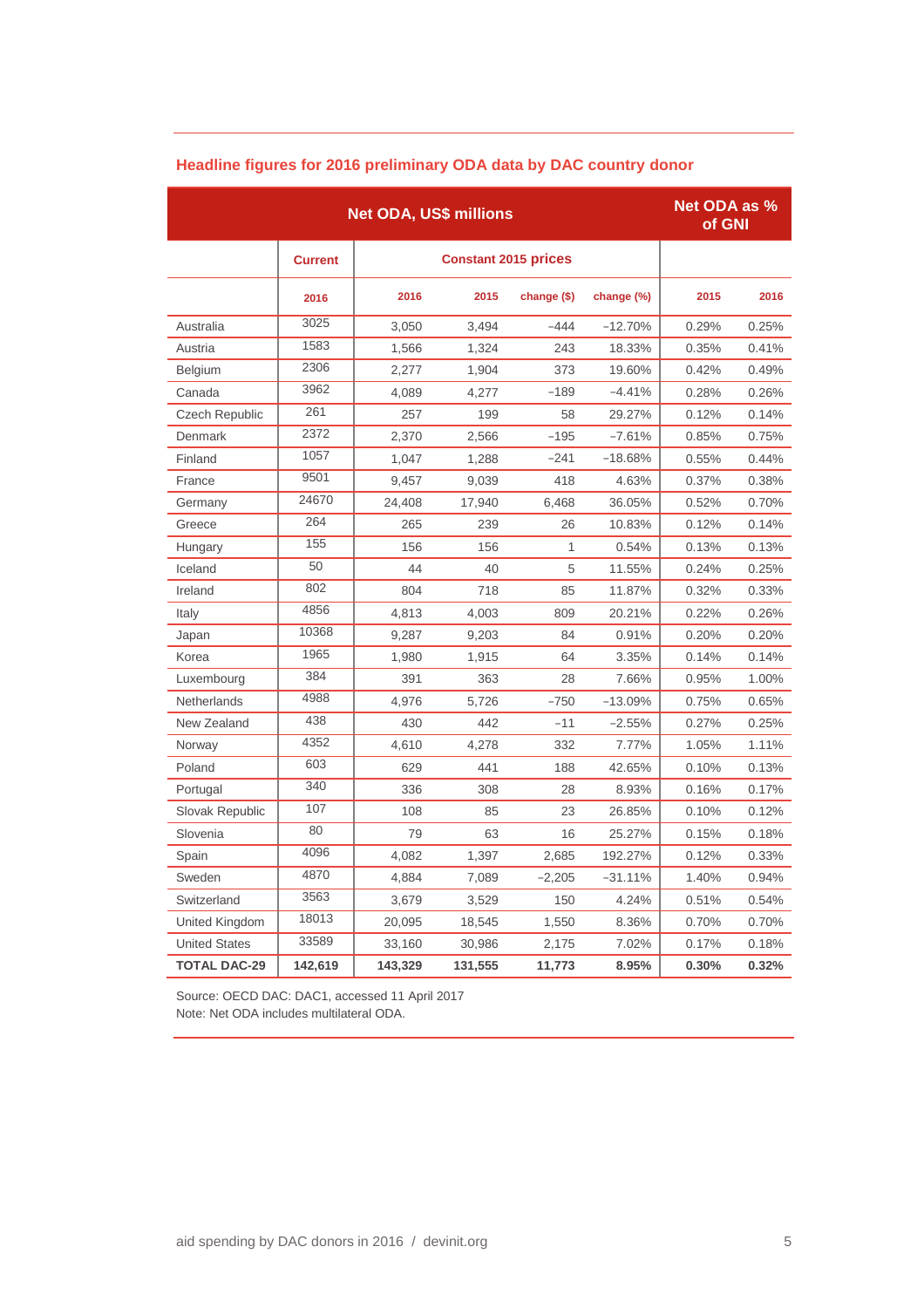## **The costs of hosting refugees reported as ODA increased, as did other forms of ODA**



### **Total net ODA and ODA net of refugee-hosting costs in donor countries, 2007−2016**

Source: OECD DAC: DAC1, accessed 11 April 2017

- Both total net ODA and ODA excluding volumes reported as refugee-hosting costs increased. ODA net of refugee-hosting costs was US\$127.21 billion in 2016 (US\$127.89 in constant 2015 prices), an increase of 7.1% on 2015. ODA thus increased over 2015 levels irrespective of what donors reported as costs of hosting refugees.
- There is no agreed methodology on how to count costs of hosting refugees. Consequently, there are substantial inconsistencies in what is and isn't included between donors and how these are measured. Costs presented by the OECD DAC, therefore, reflect what donors report as ODA rather than what donors actually spend on refugees.<sup>5</sup>
- A number of donors significantly increased the refugee costs reported in their ODA figures, including Finland (230.5%), Germany (103.8%), Norway (83.0%), Ireland (72.9%), and Italy (67.9%). The UK increased refugee costs by 59.2% and the US by 38.5%.
- The majority of these donors with increased refugee costs reported as ODA also saw their ODA figures rise when refugee costs are excluded. Only two countries with total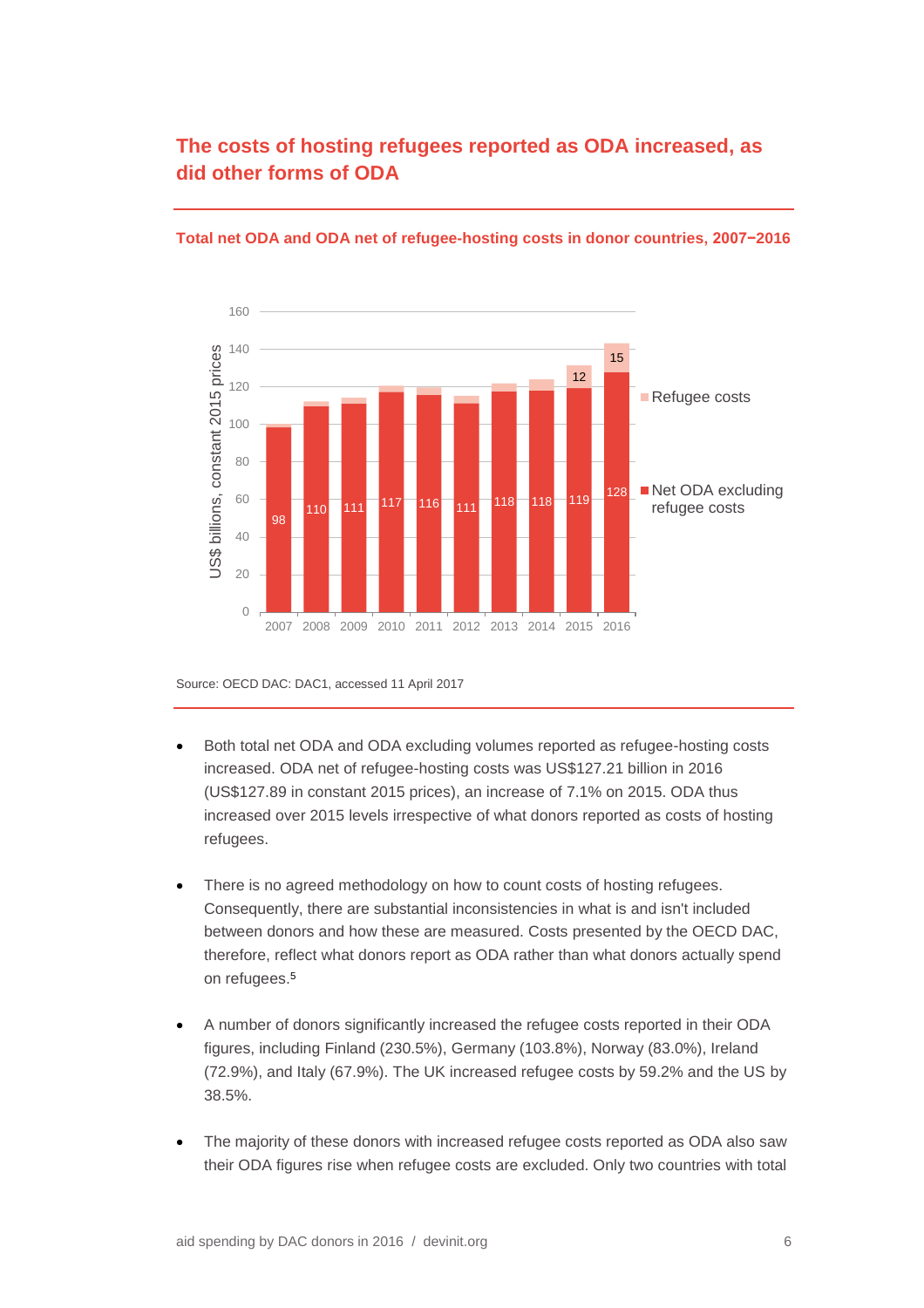reported ODA increases between 2015 and 2016 saw a decrease when refugee costs are excluded.

- A small number of donors decreased the volumes of refugee costs reported as ODA, notably Sweden (−65.6%), the Netherlands (−65.3%), Portugal (−40.2%), Poland (−35.1%) and Slovak Republic (−23.1%). When refugee costs are excluded, ODA from the Netherlands grew by 2.6%; when refugee costs are included, ODA decreased by 13.1%. Similarly, when refugee costs are excluded, ODA from Sweden decreased by 13.5%; when refugee costs are included, ODA decreased by 31.1%.
- Korea, Luxembourg and Australia did not report any refugee costs in 2015 or 2016.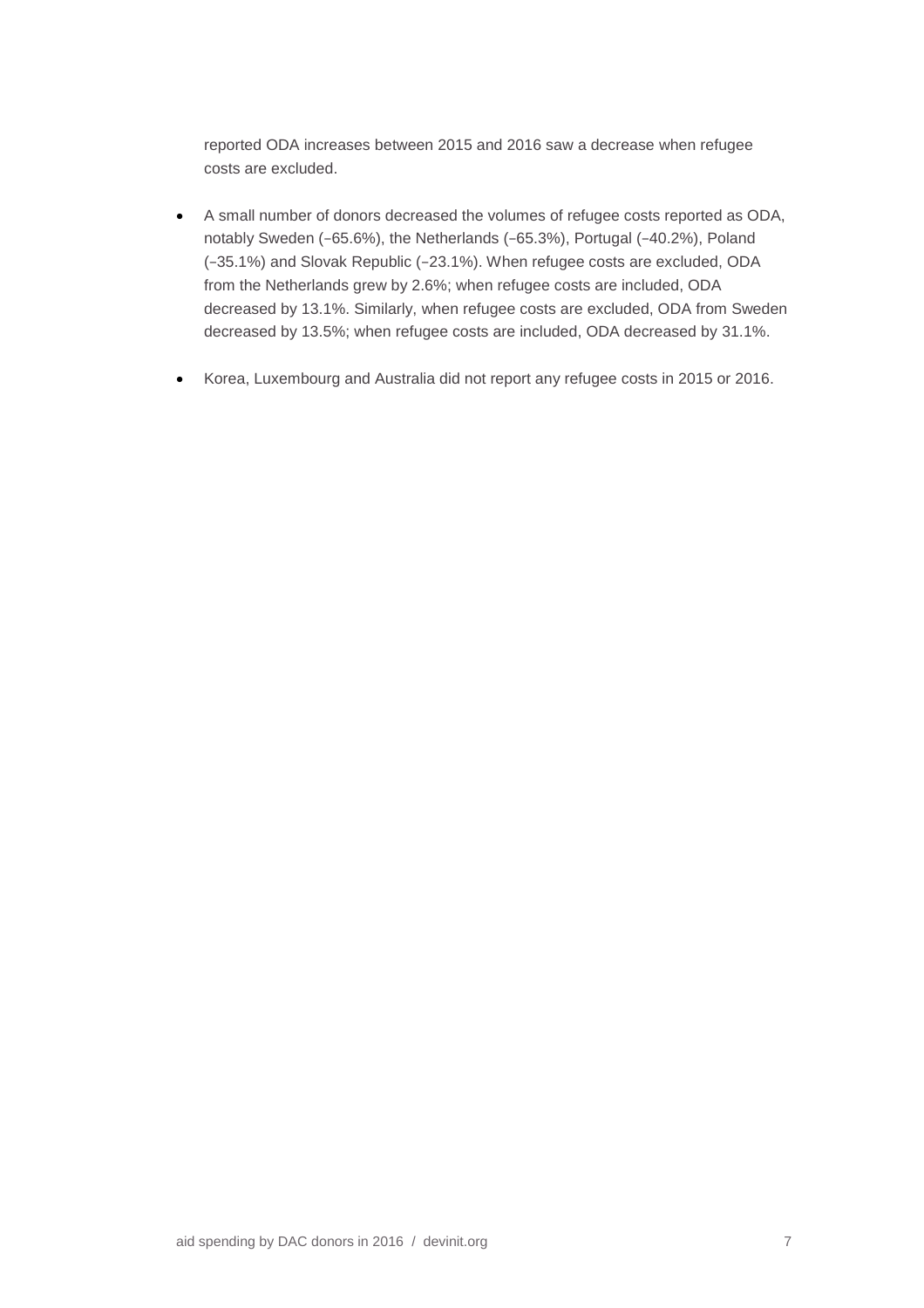# **Bilateral ODA to LDCs fell from last year, and most donors are still missing international targets**



#### **Bilateral net ODA from DAC donors to LDCs, 2007−2016 (constant 2015 prices)**

Source: OECD DAC: DAC2a and ADV (ODA in 2016 - preliminary data) spreadsheet, accessed 11 April 2017 Notes: Germany did not report on ODA to LDCs in this year's preliminary figures. If we assume the same figures for Germany as 2015, the total ODA to LDCs in 2016 would be US\$24.07 billion.

- Donors seeing a decrease in their reported bilateral ODA to LDCs include Canada, France, Japan, Norway, Sweden, the UK and the US.
- Donors reporting an increase in bilateral ODA to LDCs include Belgium, Denmark, Hungary, Italy, the Netherlands and Poland.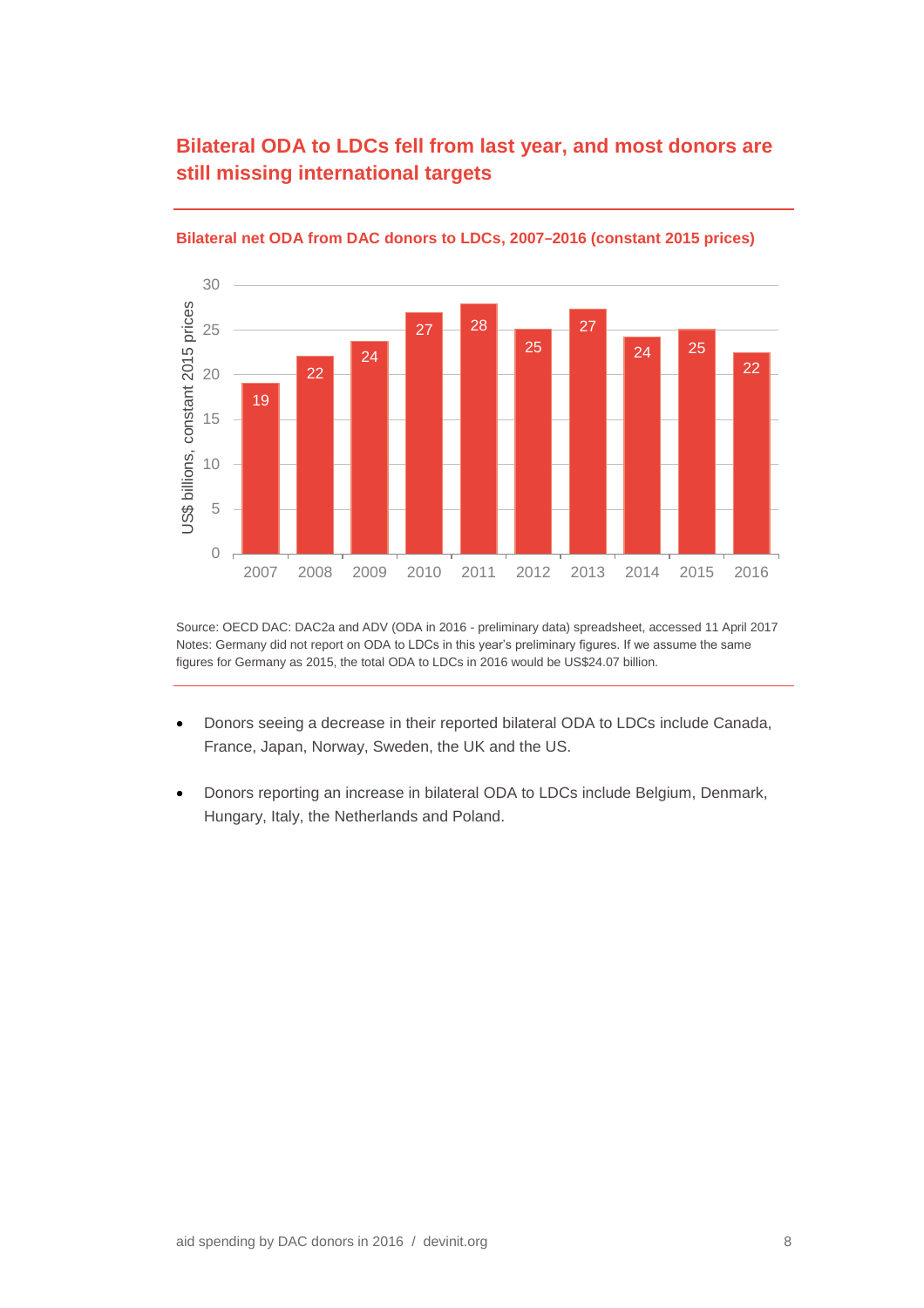## **Only seven donors gave more than 0.15% of GNI as ODA to LDCs in 2016**



### **Bilateral and imputed multilateral ODA to LDCs as a % of GNI by DAC donor, 2016**

Source: OECD DAC: DAC2a and ADV (ODA in 2016 - preliminary data) spreadsheet, accessed 11 April 2017 Note: The grey band shown on the chart represents the established target, emerging from the 2011 Istanbul [Programme of Action for LDCs,](http://unohrlls.org/UserFiles/File/IPoA.pdf) that OECD DAC donors should provide 0.15–0.20% of their gross national income (GNI) as ODA to LDCs. Imputed multilateral estimates are derived from 2016 donor disbursements by multilateral type applied to the share of multilateral expenditure (by type) towards LDCs from 2015. Germany is not shown in this chart because it did not report on ODA to LDCs in this year's preliminary figures.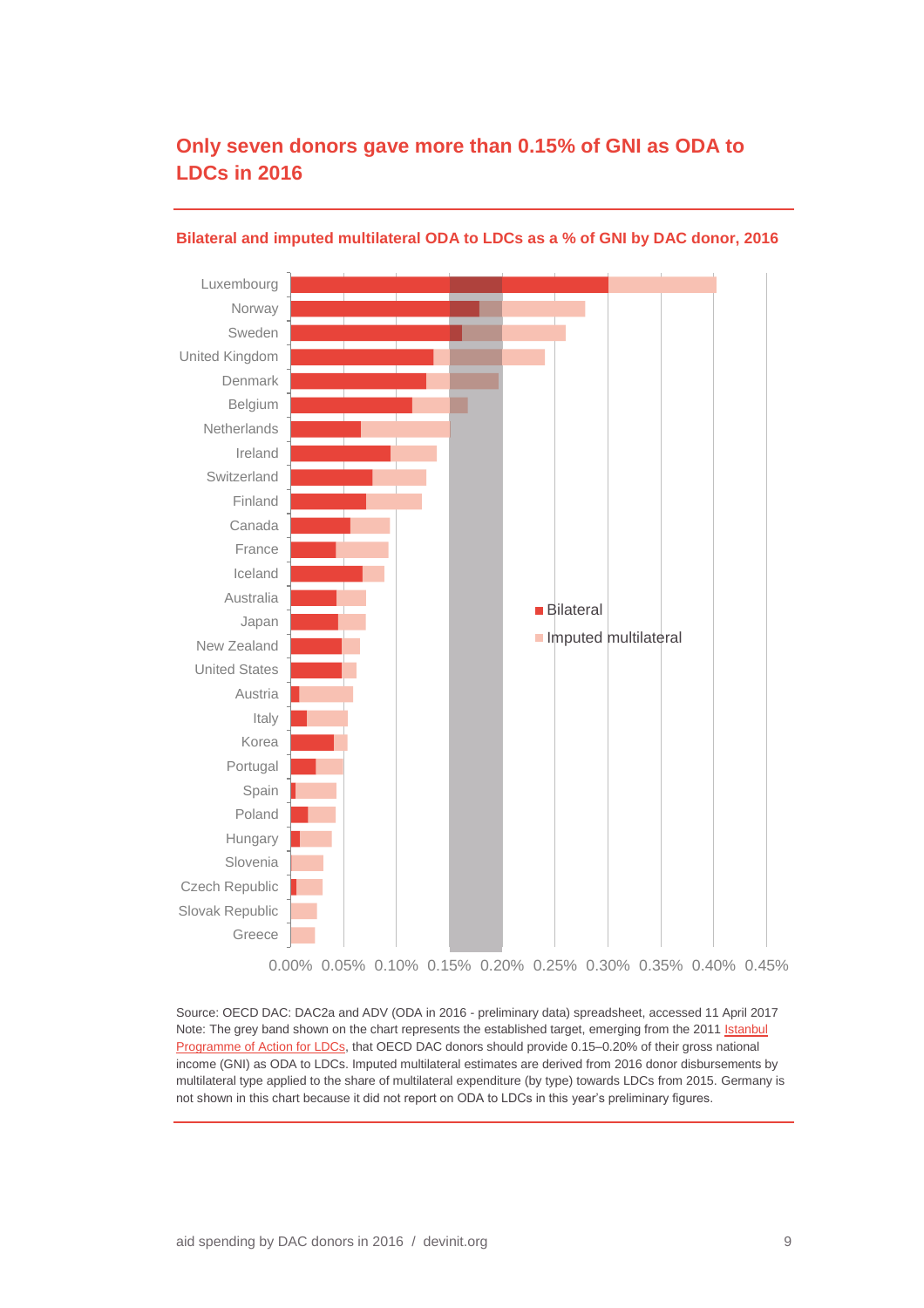# **Total gross ODA loans and equity investments are slightly down against grants in 2016 compared with 2015**

|                      |          | <b>Total gross loans and equity</b><br><b>investments</b> | <b>Loans and equity</b><br>as proportion of<br>total gross ODA<br>(%) |            |       |       |
|----------------------|----------|-----------------------------------------------------------|-----------------------------------------------------------------------|------------|-------|-------|
|                      |          |                                                           |                                                                       |            |       |       |
|                      | 2015     | 2016                                                      | change (\$)                                                           | change (%) | 2015  | 2016  |
| Australia            | 14       | 0                                                         | $-14$                                                                 | $-100%$    | $0\%$ | $0\%$ |
| Austria              | 8        | 6                                                         | $-3$                                                                  | $-30%$     | 1%    | $0\%$ |
| Belgium              | 22       | 16                                                        | -6                                                                    | -28%       | 1%    | $1\%$ |
| Canada               | 156      | $\mathbf{0}$                                              | $-156$                                                                | $-100%$    | 4%    | $0\%$ |
| Czech Republic       | 0        | $\Omega$                                                  | 0                                                                     | $0\%$      | $0\%$ | $0\%$ |
| Denmark              | 58       | 59                                                        | 1                                                                     | 2%         | 2%    | 2%    |
| Finland              | 44       | 30                                                        | $-14$                                                                 | $-31%$     | 3%    | 3%    |
| France               | 3459     | 3321                                                      | $-137$                                                                | $-4%$      | 32%   | 29%   |
| Germany              | 5449     | 4922                                                      | -527                                                                  | $-10%$     | 28%   | 19%   |
| Greece               | 0        | 0                                                         | 0                                                                     | $0\%$      | 0%    | $0\%$ |
| Hungary              | 0        | 0                                                         | $\overline{0}$                                                        | 0%         | 0%    | $0\%$ |
| Iceland              | 0        | 0                                                         | 0                                                                     | $0\%$      | 0%    | $0\%$ |
| Ireland              | $\Omega$ | 0                                                         | 0                                                                     | 0%         | $0\%$ | $0\%$ |
| Italy                | 99       | 71                                                        | $-28$                                                                 | $-28%$     | 2%    | $1\%$ |
| Japan                | 7507     | 7037                                                      | -469                                                                  | $-6%$      | 50%   | 47%   |
| Korea                | 642      | 642                                                       | 0                                                                     | $0\%$      | 32%   | 31%   |
| Luxembourg           | 0        | 0                                                         | 0                                                                     | $0\%$      | $0\%$ | $0\%$ |
| <b>Netherlands</b>   | 0        | 0                                                         | 0                                                                     | $0\%$      | 0%    | $0\%$ |
| New Zealand          | 0        | 0                                                         | $\overline{0}$                                                        | 0%         | 0%    | $0\%$ |
| Norway               | 0        | 0                                                         | 0                                                                     | $0\%$      | $0\%$ | $0\%$ |
| Poland               | 41       | 82                                                        | 40                                                                    | 97%        | 9%    | 12%   |
| Portugal             | 72       | 47                                                        | $-25$                                                                 | $-35%$     | 20%   | 12%   |
| Slovak Republic      | 0        | 0                                                         | 0                                                                     | $0\%$      | 0%    | $0\%$ |
| Slovenia             | 0        | 0                                                         | 0                                                                     | $0\%$      | $0\%$ | $0\%$ |
| Spain                | 31       | 37                                                        | 6                                                                     | 20%        | 2%    | $1\%$ |
| Sweden               | 0        | $\mathbf 0$                                               | 0                                                                     | $0\%$      | 0%    | $0\%$ |
| Switzerland          | 56       | 63                                                        | 8                                                                     | 13%        | 2%    | 2%    |
| United Kingdom       | 284      | 16                                                        | $-269$                                                                | $-94%$     | 2%    | 0%    |
| <b>United States</b> | 0        | $\mathbf 0$                                               | $\boldsymbol{0}$                                                      | $0\%$      | $0\%$ | $0\%$ |
| <b>DAC-29 TOTAL</b>  | 17943    | 16349                                                     | $-1593$                                                               | $-9%$      | 13%   | 11%   |

## **Gross bilateral lending by DAC donors, 2015−2016**

Source: OECD DAC: DAC1 and ADV (ODA in 2016 - preliminary data) spreadsheet, accessed 11 April 2017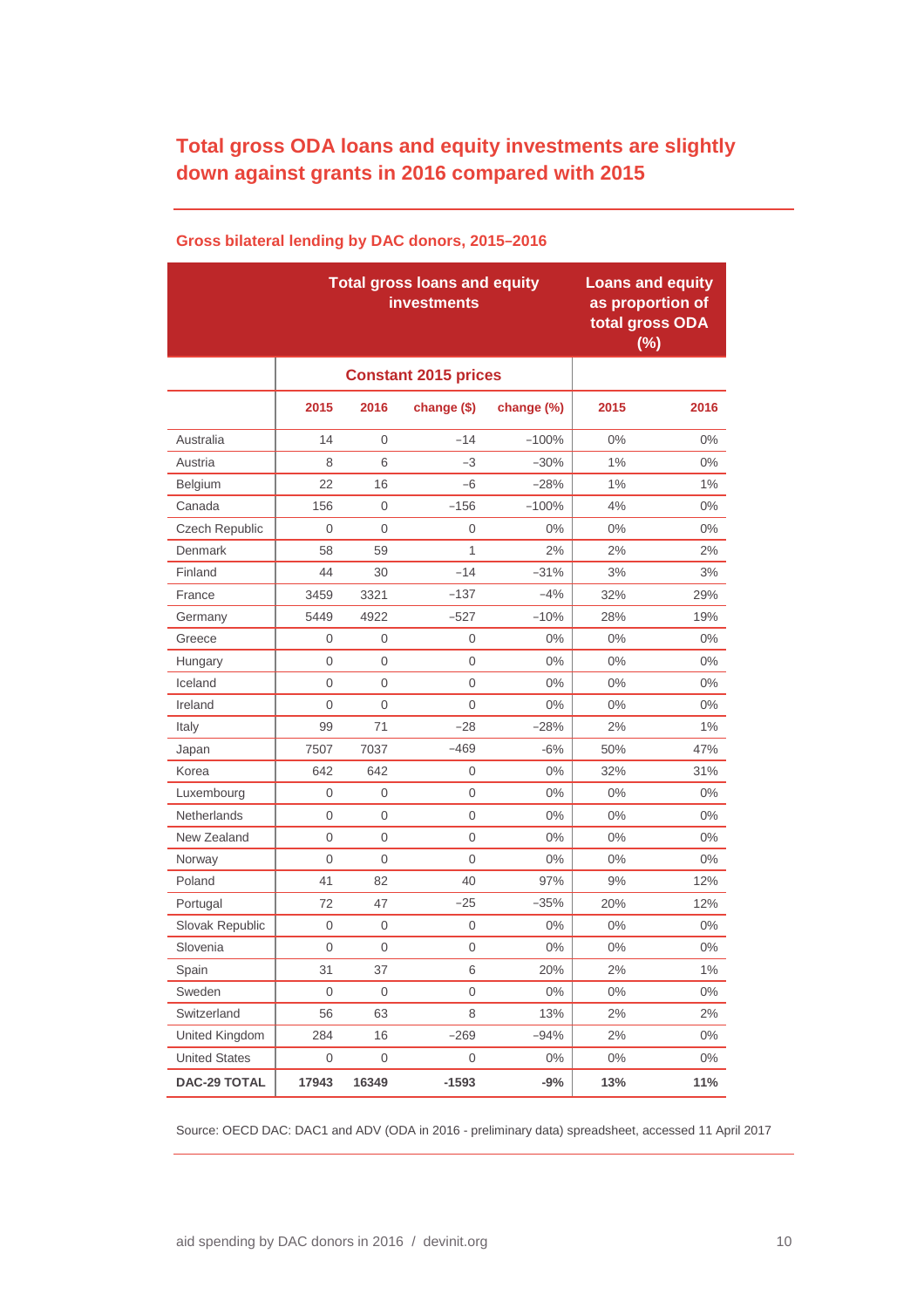- Total gross ODA loans and equity investments are slightly down against grants in 2016 compared with 2015. In 2015 US\$17.94 billion of ODA was given in the form of loans. This fell 8.9% in 2016 to US\$16.35 billion.
- Loans and equity investments made up 11% of total ODA in 2016, compared with 13% of ODA in 2015.
- Most donors saw the proportions of loans and equity investments fall in 2016, with some donors reporting significant changes. For example, Australia and Canada both reported no ODA in loans/equity investments, compared with US\$14 million and US\$156 million, respectively, in 2015. The UK saw a 94% drop in reported loans, from US\$284 million to US\$16 million. Austria, Belgium, Finland, France, Germany, Italy, Japan and Portugal also saw decreases in reported amounts of ODA given as loans. These countries saw loans fall as a proportion of ODA compared to grants. Spain also saw proportions fall, despite net increases in loans and equity investments (up 20% to US\$37 million).
- Poland saw proportions of ODA delivered as loans rise, with volumes of lending increasing by 97% from 2015 to US\$82 million. Denmark and Switzerland also increased their proportions of ODA lending, but by margins of less than 0.2 percentage points.
- Several donors, including the US and the Netherlands, report that they give no ODA in the form of loans, as in previous years.<sup>6</sup>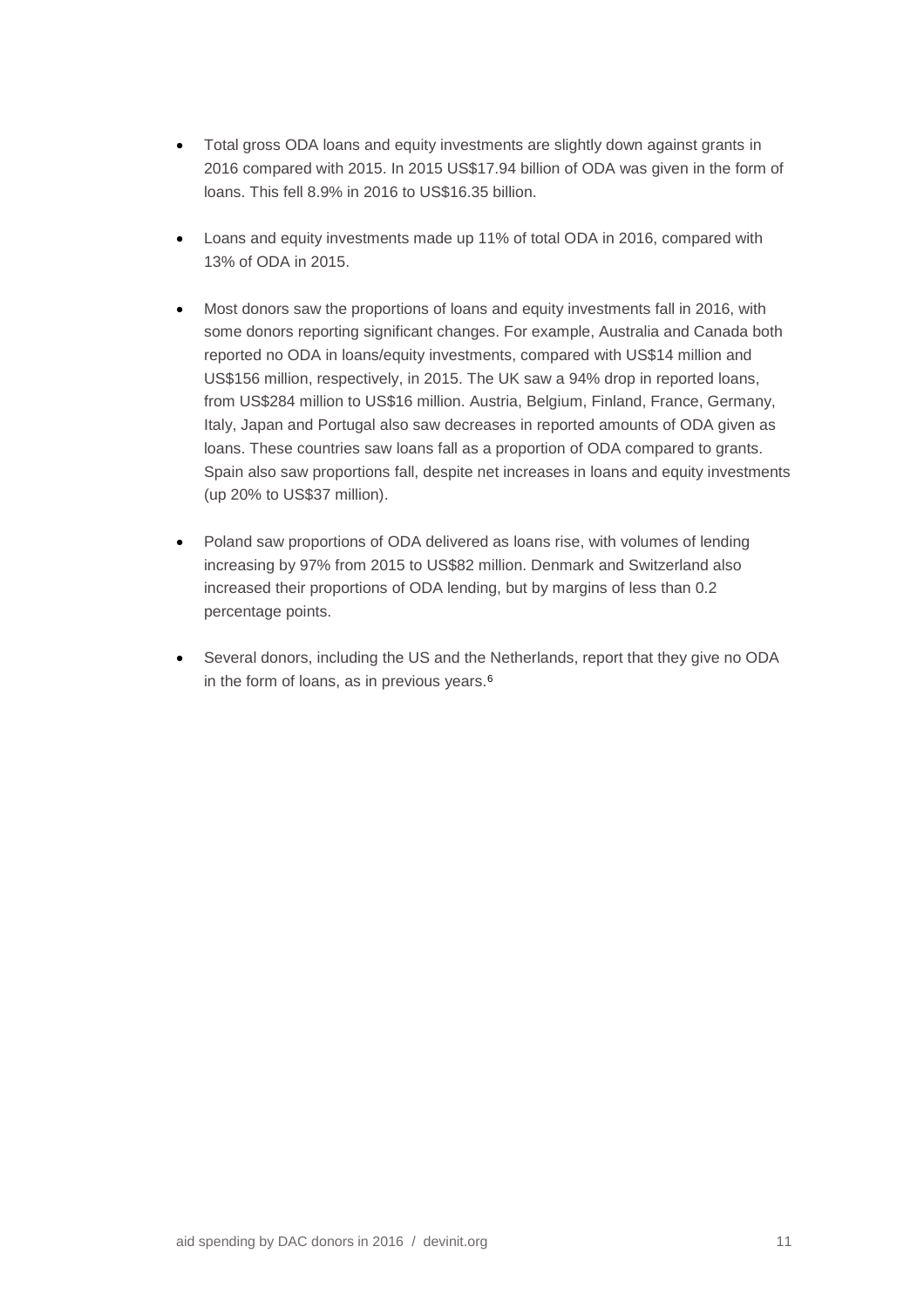# **Multilateral ODA from DAC donors increased in 2016 reaching a high of US\$41 billion**



#### **Total bilateral and multilateral ODA from DAC donors**

Source: OECD DAC: DAC1 and ADV (ODA in 2016 - preliminary data) spreadsheet, accessed 11 April 2017

# **ODA to EU Institutions made up 34% of multilateral ODA from DAC donors in 2016**

## **Breakdown of ODA by multilateral organisation type, 2016**



Source: OECD DAC: ADV (ODA in 2016 - preliminary data) spreadsheet, accessed 11 April 2017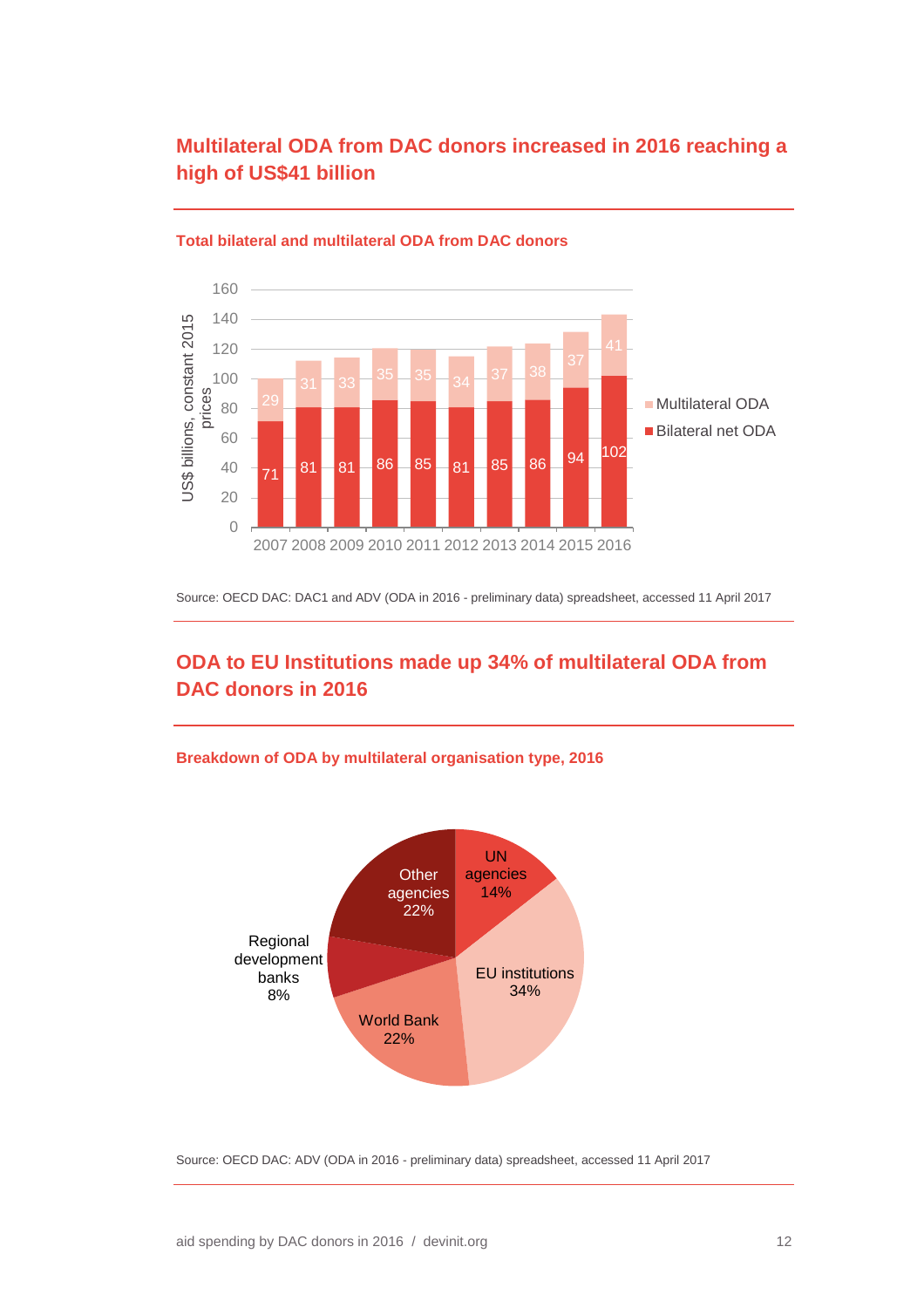## **Notes**

 $\overline{a}$ 

<sup>3</sup>The ordering of the largest donors is by data in current prices; ordering in constant 2015 prices would result in Japan having a lower net ODA value that France due to the effect of national inflation and currency exchange rates.

<sup>1</sup> Headline figures shown are provided in current and constant prices, all trend analysis data is shown in constant 2015 prices to allow for comparison with previous years. Data is converted into constant 2015 prices through the application of OECD DAC US\$ deflators. The deflators are used to account for inflation and exchange rate variations (between national currency and US dollar). For more information see: <http://www.oecd.org/dac/stats/informationnoteonthedacdeflators.htm>

<sup>2</sup>Germany did not report on ODA to LDCs in this year's preliminary figures. If we assume the same figures for Germany as 2015, then the total aid to LDCs in 2016 would stand at US\$24.07 billion.

<sup>4</sup>For comparability purposes the percentage change from 2015 to 2016 in total gross ODA loans is calculated from data in constant 2015 prices. The significant difference between the figure for 2016 in current prices and in constant 2015 prices exchange rate can be predominantly attributed to variations between Japanese Yen and US dollar.

<sup>5</sup>Recognising these challenges at a time where reported costs are increasing, the OECD has established a DAC Temporary Working Group on Refugees and Migration to produce guidance to improve member's practices in reporting in-donor refugee hosting costs. It draws on findings of a DAC member's survey undertaken in order to better understand current reporting practises. It is anticipated that there will be an agreement on clarified reporting terms by July 2017, and political endorsement at the DAC High Level Meeting in October 2017.

<sup>6</sup>Data provided on 'grant equivalents' (following the rule changes recently agreed by the DAC) have not yet been published. The above figures are therefore based on the existing loan reporting rules. We are told that the DAC hopes to have calculations for loans data using the new reporting rules later in 2017.